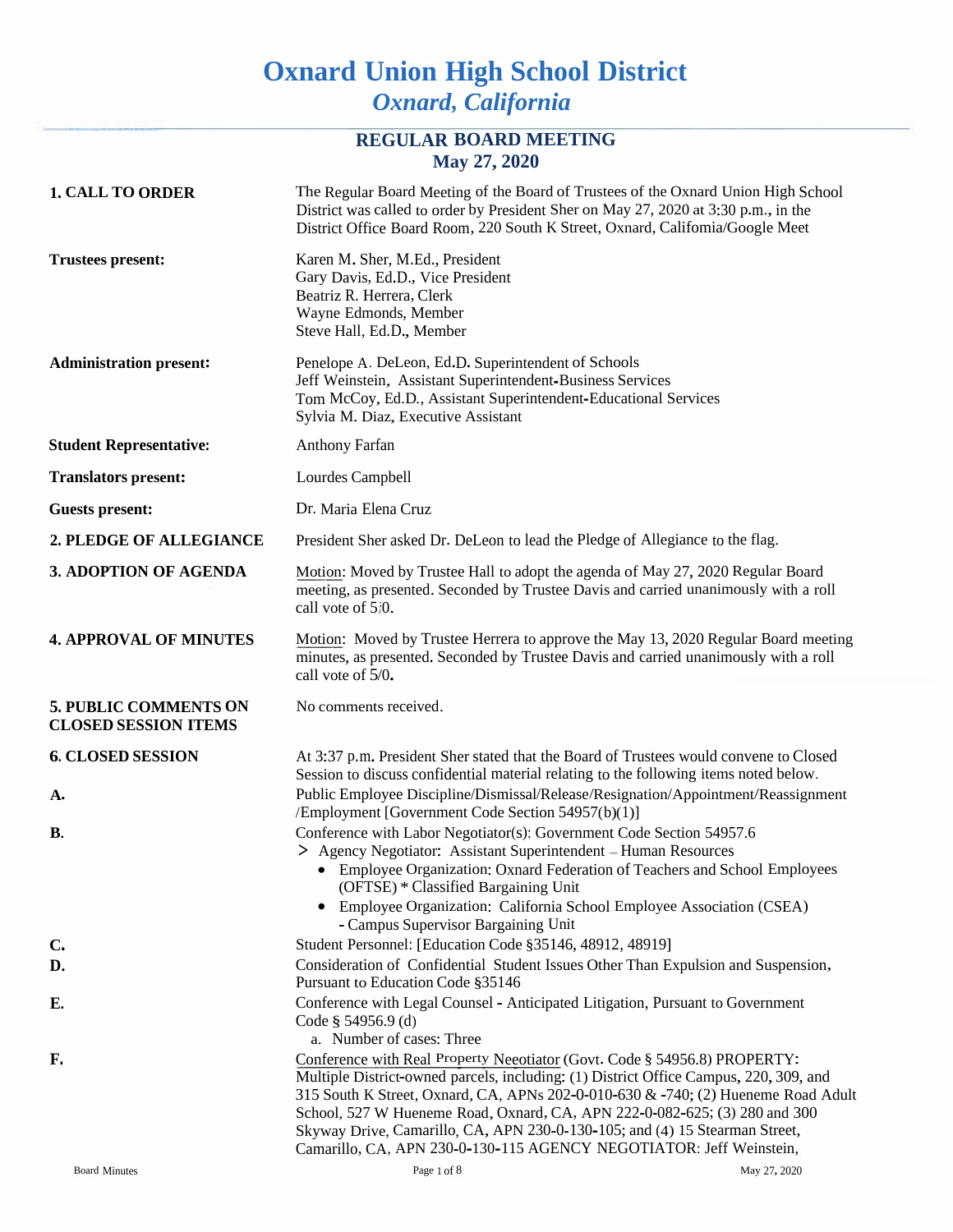Assistant Superintendent Business Services and Dr. Joel Kirschenstein, Consultant Sage Realty Group Inc. NEGOTIATING PARTIES: To be determined UNDER<br>NEGOTIATION: Price and terms of payment NEGOTIATION: Price and terms of payment.

### **7. RECONVENE IN PUBLIC: REPORT ON CLOSED during Closed Session. SESSIONSESSION ACTION**

**8. VIRTUAL RECOGNITION**

Student Wellness Officers

The Board reconvened at 5:38 p.m. President Sher reported out that no action was taken<br>during Classed Session

## **State Seal of Biliteracy**

 The California State Seal of Biliteracy (SSB) was established to recognize high school graduates who have attained a high level of proficiency in speaking, reading, and writing<br>in one or more languages in addition to English. The nurrosse of the SSB are to in one or more languages in addition to English. The purposes of the SSB<br>enecuriers purils to study languages, to earlify striveneut of hilitary and the In one or more languages in addition to English. The purposes of the SSB are to<br>encourage pupils to study languages, to certify attainment of biliteracy, to provide<br>employers with a mathed of identifying and ideas who are employers with a method of identifying candidates who are biliterate, to provide<br>universities with a method to researing and give asedemic exclit to explicant as universities with a method to recognize and give academic credit to applicants seeking<br>admission to grapers quails with 21st contained illust a graperies and admission, to prepare pupils with 21st century skills, to recognize and promote world<br>language instruction in public schools, and to strengthen interpresure relationships of language instruction in public schools, and to strengthen intergroup relationships, affirm<br>the velue of diversity, and honor the multiple sultance and language of a community. the value of diversity, and honor the multiple cultures and languages of a community<br>Colifornia Education Code [EC] Section 51460) (California Education Code [EC] Section 51460).

OUHSD has a total of 383 students who have earned the State Seal of Biliteracy this OUHSD has a total of 383 students who have earned the State Seal of Biliteracy this<br>academic school year with the possibility of 405, pending the results of the AP Spanish<br>I anguage. This is an increase from last year's to Language. This is an increase from

OUHSD is very proud to recognize Erika Lopez as our first Distinguished State Seal of OUHSD is very proud to recognize Erika Lopez as our first Distinguished State Seal of<br>Biliteracy recipient. Based on the SSB criteria, Erika has demonstrated proficiency in<br>English French Mixteco and Spanish Frika believes English, French, Mixteco and Spanish. Erika believes that speaking several languages is an essential skill as she will be attending CSUCI pursuing her Bachelor of Science degree<br>in Nursing, She than plans to etterd UC Davis to aktain a west of a dagree in Nursing and in Nursing. She then plans to attend UC Davis to obtain a master's degree in Nursing and<br>to become a Nurse Practitioner to become a Nurse Practitioner.

to become a Nurse Practitioner.<br>Special thanks to the following Teachers for their contribution to the OUHSD SSB<br>recipients: recipients:

Vanessa Calderon—Vanessa Calderon – District Office<br>Anna Soberanis – ACHS<br>Carina Casillas-Guerrero – HHS<br>Danika Anastas – HHS Anna Soberanis – ACHS Danika Anestos – HHS

Roberta Castro – ACHS<br>Prilis Ferras – PHS Reiko Evans-PHSMartha Garcia – HHS

## **Women's History Project -ACHS**

*Women Leading the Way* is a national class project that encourages the interdisciplinary<br>callaboration hetwoon English History and Art teachers. A CUS Students manujued the collaboration between English, History and Art teachers. ACHS Students examined the<br>history of the Women's Suffrage Movement and boyend through learning shout the history of the Women's Suffrage Movement and beyond through learning about the extraordinary viewers who made significant and leating contributions to Hymne, Div extraordinary women who made significant and lasting contributions to Human Rights in<br>the United States and around the alaba l the United States and around the globe. $\setminus$ 

## **Model Continuation High School- Frontier High School**

The California Department of Education Model Continuation High School (CDE-MCHS) Recognition Program Recognition Program identifies and recognizes outstanding programs and creates a<br>resource list of quality programs for school visitations. Model Continuation Schools<br>provide comprehensive services to at right youth through provide comprehensive services to at-risk youth through the use of exemplary instructional strategies, flexible scheduling, and guidance and counseling ser instructional strategies, flexible scheduling, and guidance and counseling services.<br>Frontier High School is being recognized by the CDE as a 2020 Model Continuation<br>High School Co Bockets! High School. *Go Rockets!*

# **JAMZ Competitive Cheer National Champions-Pacifica High School**

Congratulations to the Pacifica High School Competitive Cheer TeamCongratulations to the Pacifica High School Competitive Cheer Team on their<br>performance at the JAMZ National Championships where they earned recognition as<br>National Champs! National Champs!

# **CIF Boys Soccer Champions-Channel Islands High School**

Congratulations to Channel Islands High School Boys Soccer for winning the CIFSouthern Section Division II Championship. The Raiders defeated St. John Bosco a<br>november as wirete school from Orange County with a Coldar Coal victory. powerhouse private school from Orange County with <sup>a</sup> *Golden Goal* victory!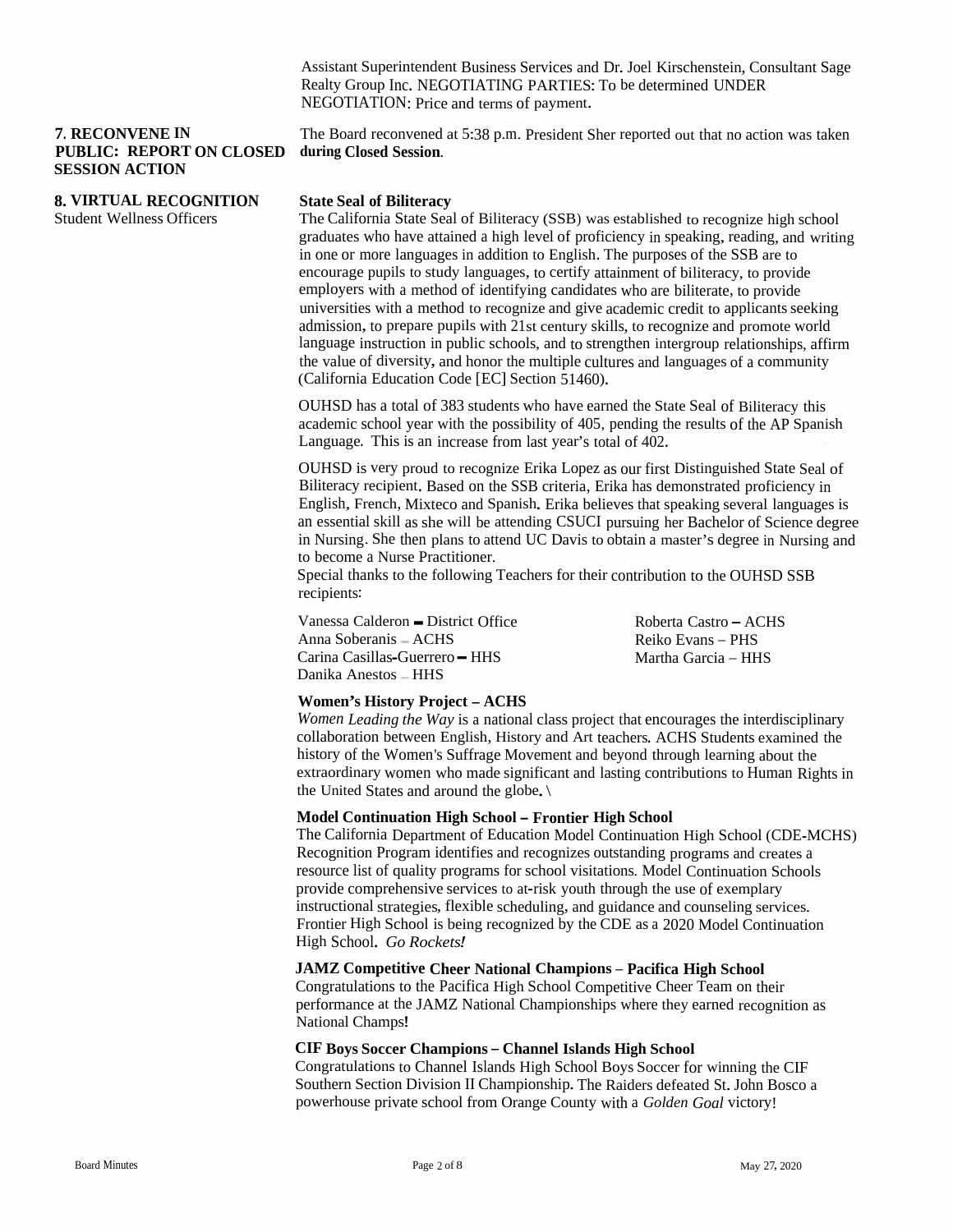| <b>VIRTUAL RECOGNITION</b><br><b>CONTINUED</b>                       | <b>CIF Girls Soccer Champions - Oxnard High School</b><br>Congratulations to Oxnard High School Girls Soccer for winning the CIF State -<br>Southern California Region, as Division III Champions. In winning the State Title the<br>Jackets avenged their CIF Finals loss by defeating Chaminade and two other CIF<br>champions in one week of competition. Their other accomplishments included the most<br>wins in school history and an overall record of 25-3-2.                                                                                                                                                                                                                                                                                                                                                                                                                                                                                                                                                                                                                                                                                                                                                                                                                                                                                                                                                                                                                                                                                  |
|----------------------------------------------------------------------|--------------------------------------------------------------------------------------------------------------------------------------------------------------------------------------------------------------------------------------------------------------------------------------------------------------------------------------------------------------------------------------------------------------------------------------------------------------------------------------------------------------------------------------------------------------------------------------------------------------------------------------------------------------------------------------------------------------------------------------------------------------------------------------------------------------------------------------------------------------------------------------------------------------------------------------------------------------------------------------------------------------------------------------------------------------------------------------------------------------------------------------------------------------------------------------------------------------------------------------------------------------------------------------------------------------------------------------------------------------------------------------------------------------------------------------------------------------------------------------------------------------------------------------------------------|
| 9. VIRTUAL PUBLIC HEARING                                            | Pursuant to Education Code, the budget process requires a public hearing to accept<br>comments and input on the proposed 2020-21 Adopted Budget. Administration provided<br>a brief preview of the proposed 2020-21 Adopted Budged and estimated ending balances<br>for 2019-20. The final 2020-21 Adopted Budget will be presented to the Board of<br>Trustees on June 10, 2020.                                                                                                                                                                                                                                                                                                                                                                                                                                                                                                                                                                                                                                                                                                                                                                                                                                                                                                                                                                                                                                                                                                                                                                      |
|                                                                      | President Sher opened the public hearing at 6:24 p.m.                                                                                                                                                                                                                                                                                                                                                                                                                                                                                                                                                                                                                                                                                                                                                                                                                                                                                                                                                                                                                                                                                                                                                                                                                                                                                                                                                                                                                                                                                                  |
|                                                                      | Highlights:<br>• Categorical budget cuts will be a total of 50% over the next three fiscal years.<br>• Oxnard Adult School will receive a budget cut of 8-12% in the 2020-21 fiscal year.<br>• California Partnership Academies will receive a 10% cut in the 2020-21 fiscal year.<br>• The cost of living adjustment (COLA) is 2.31% so when the 10.4 % deficit factor is<br>given back the district will realize the 2.31% COLA, If the HERO's Act passes<br>• Special Education budget will receive an increase in 2020-21 of 15%, \$500,000<br>• Position control is done through the office of fiscal services rather than Human<br>Resources.<br>• Services, other operating expenses of \$2.5million is for conference and travel,<br>consulting, vendor services and utilities.<br>• The State budget has to have an adopted budget, but it can be adjusted at the start of<br>September. Taxes will be collected July 15, 2020 and the district will know the<br>changes by mid-August.<br>• Directors, Site Admin teams and Union members will be consulted in the process of<br>budget cuts<br>• If Trustees don't approve the adopted budget June 30, 2020, VCOE will not allow the<br>district to process any checks/pay bills without the Board's approval of expenditures.<br>Trustees do have the ability to adopt a preliminary budget and then give direction to<br>the CBO to bring back an adjusted budget in September for full adoption.<br>There being no public comments President Sher closed the public hearing at 7:04 p.m. |
| <b>10. PUBLIC COMMENTS TO</b><br><b>ADDRESS THE BOARD OF</b>         | It was requested, in the agenda, that public comments be submitted via email to Dr.<br>DeLeon, Superintendent, no later than Monday, May 25, 2020 at 6:00 p.m.                                                                                                                                                                                                                                                                                                                                                                                                                                                                                                                                                                                                                                                                                                                                                                                                                                                                                                                                                                                                                                                                                                                                                                                                                                                                                                                                                                                         |
| <b>TRUSTEES</b><br>This item was heard before Virtual<br>Recognition | Dr. Maria Elena Cruz, Director LNESC Upward Bound and Channel Islands Cl Dream<br>Program, shared how civic engagement has transformed the lives of students who attend<br>both CIHS and RMHS. She also presented Trustees with letters from students on how<br>civic engagement and community service has transformed them.                                                                                                                                                                                                                                                                                                                                                                                                                                                                                                                                                                                                                                                                                                                                                                                                                                                                                                                                                                                                                                                                                                                                                                                                                           |
| <b>11. SUPERINTENDENT'S</b><br><b>REPORT</b>                         | Superintendent DeLeon shared the results of the Fall Distance Learning parent survey<br>results.<br>Highlights:<br>• Some form of blended learning, online and in-person learning, will take place in the<br>fall.<br>• CDC protocols (limit classroom seating, maintain social distancing, limit gatherings in<br>both confined and open spaces, touchless hand sanitizers outside of classrooms and<br>keep students in the same classroom for all classes and have the teacher rotate<br>instead).<br>• Safety Committee will review the CDC guidelines.<br>• Parent suggestions of online distance learning improvements.<br>• Approximately 1,200 English and 100 Spanish survey responses.                                                                                                                                                                                                                                                                                                                                                                                                                                                                                                                                                                                                                                                                                                                                                                                                                                                       |

- Parents requested live online office hours where teachers are able to suppor<sup>t</sup> students as they do their work during the week.
- Parents also requested assignments that can be accessed and completed at any time.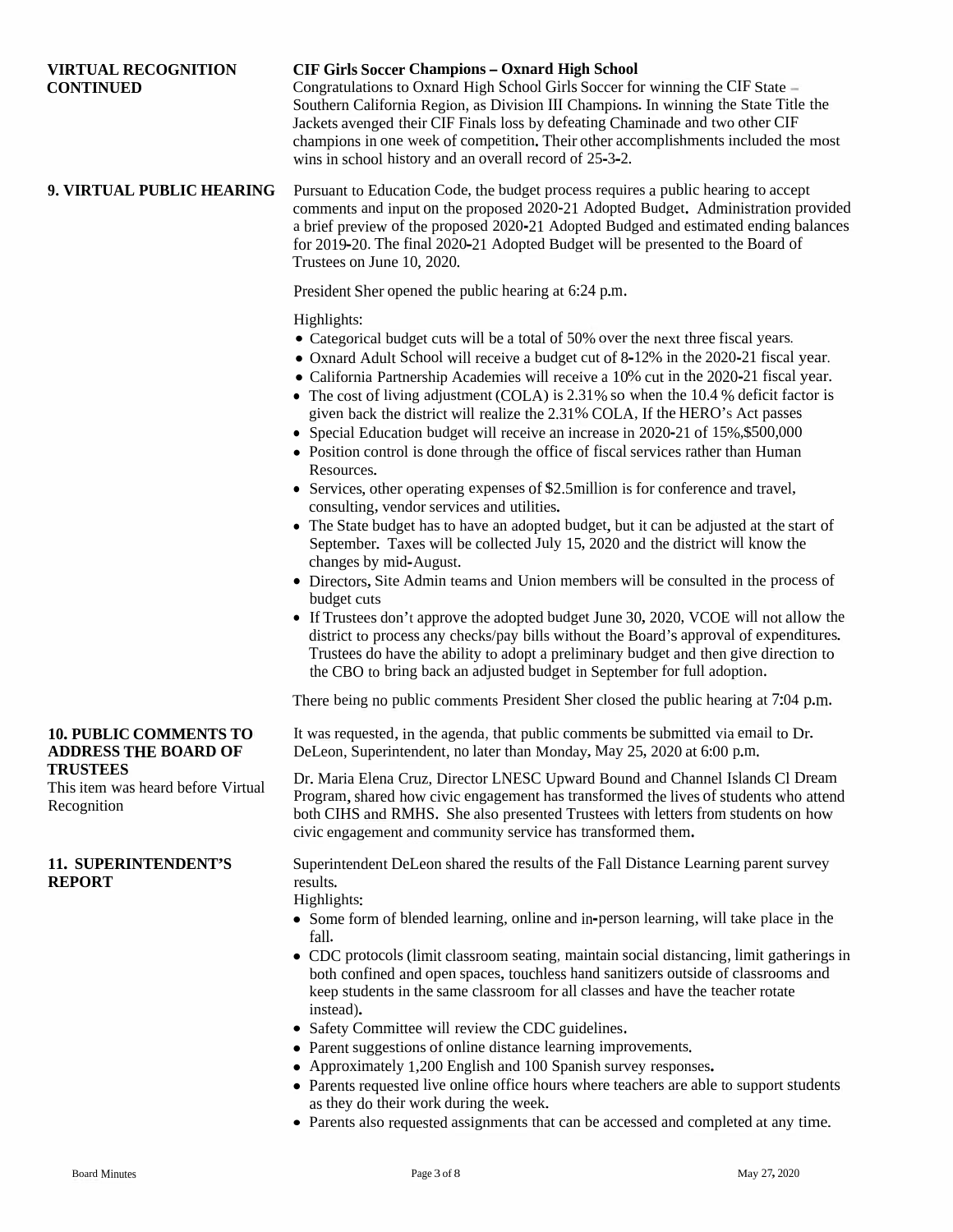- The intent of the survey was for planning purposes for fall classes and possibly for the whole academic year whole academic year.
- The fall <sup>p</sup>lan is expected to be ready in June or July.

Trustee Sher thanked Drs. DeLeon and McCoy for embracing the teacher leaders withinOUHSD. It was also requested that the fall updates and plans be communicated to the community on a weekly begin possibly through Social Spice media district consultant. community on <sup>a</sup> weekly basis possibly through Social Spice media, district consultant.

Anthony Farfan supplied his report for the time period since the last board meeting on<br>May 13, 2020 May <sup>13</sup>, <sup>2020</sup>.

Anthony noted how much students would like to return to school instead of continuing<br>with distance learning. He also expressed his appreciation of his CIHS teachers and th with distance learning. He also expressed his appreciation of his CIHS teachers and their<br>understanding by not giving finals and being available to students through office hours. understandmg by not <sup>g</sup>iving finals and being available to students through office hours.

Motion: Trustee Davis moved to approve the Consent Calendar, as presented. Seconded<br>by Trustee Hell and espring unonimously with a sell all the of 5.0 by Trustee Hall and carried unanimously with <sup>a</sup> roll call vote of <sup>5</sup>/0.

Purchase Orders totaling \$4,611,268.47 and Direct Pays totaling \$2,385.72 be approved, as presented.

It is the recommendation of District Administration that the Board of Trustees allow<br>use of rigoriheal: hidelecatinets for each and services numbered throughout fixed. It is the recommendation of District Administration that the Board of Trustees allow the<br>use of piggyback bids/contracts for goods and services purchased throughout fiscal year<br>2020/2021, as aresented 2020, 2021, as presented.

It is the recommendation of District Administration that the Board of Trustees approve the<br>contrast superfect Solar Construction. In for tensies the probability of CIUS, Did 610. contract award to Solex Construction, Inc. for tennis courts replacement at CIHS, Bid <sup>619</sup>, as presented.

It is the recommendation of District Administration that the Board of Trustees approve<br>the rejection of all hide for perimeter for sing and accuract of ACUS, Bid 617. the rejection of all bids for perimeter fencing replacement at ACHS, Bid 617, as presented.

It is the recommendation of District Administration that the Board of Trustees approve<br>proposel from Day Wireless, as greented proposal from Day Wireless, as presented.

It is the recommendation of District Administration that the Board of Trustees approve<br>the quote from Lion Electric Company, USA, as aresetted the quote from Lion Electric Company, USA, as presented.

It is the recommendation of District Administration that the Board of Trustees approve<br>the proposel from NSWC as ameanted the proposa<sup>l</sup> from NSWC, as presented.

It is the recommendation of District Administration that the Board of Trustees approve<br>the proposel from Interstate, as presented the proposa<sup>l</sup> from Interstate, as presented.

It is the recommendation of District Administration that the Board of Trustees approve<br>the proposed from Interstate as greented the proposa<sup>l</sup> from Interstate, as presented.

It is the recommendation of District Administration that the Board of Trustees approve<br>the proposed from The Groundskeeper, as approached the proposal from The Groundskeeper, as presented.

**12. STUDENT**<br> **Anthony Farm Anthony Farm REPRESENTATIVE TO THE**<br> **BOARD – ANTHONY FARFAN**<br>
Anthony not<br>
with distance<br>
understandm<br> **13. CONSENT CALENDAR**<br> **13. CONSENT CALENDAR**<br> **13. CONSENT CALENDAR**<br> **14. Consideratio** 

e Orders and Direct Pays, May 6 – 19, 2020

B. Consideration of Approval to **Allow Use of Piggyback** Allow Use of Piggyback<br>Bids/Contracts for Goods and<br>Samican Durchard Thermals Services Purchased Throughout<br>Eiseel Neer 2020/2021 Fiscal Year <sup>2020</sup>/<sup>2021</sup>

C. Consideration of Approval of Contract Award to Solex Construction, Inc. for Tennis Courts Replacement at CIHS, Bid <sup>619</sup>

D. Consideration of Approval to<br>Reject All Dids for Darinster Reject All Bids for Perimeter Fencing Replacement at ACHS, Bid 617

E. Consideration of Approval for Contractor Day Wireless to Provide New Digital Radio Equipment and<br>Digital Services District Wide Digital Services District Wide

F. Consideration of Approval for Lion Electric Co. to Provide Three New Electric Buses through the New Electric Buses through the<br>California Energy Commission

G. Consideration of Approval for Contractor NSWC for Replacement<br>of AHH LEan Motor at 1800 Solar of AHU<sup>1</sup> Fan Motor at <sup>1800</sup> Solar Drive

H. Consideration of Approval for Contractor Interstate for Sewer Damage Cleanup at <sup>1800</sup> Solar Drive

I. Consideration of Approval for<br>Contractor Interates for Services Contractor Interstate for SewageDamage Cleanup at PHS GymBuilding

J. Consideration of Approval for Contractor The Groundskeeper to

Board Minutes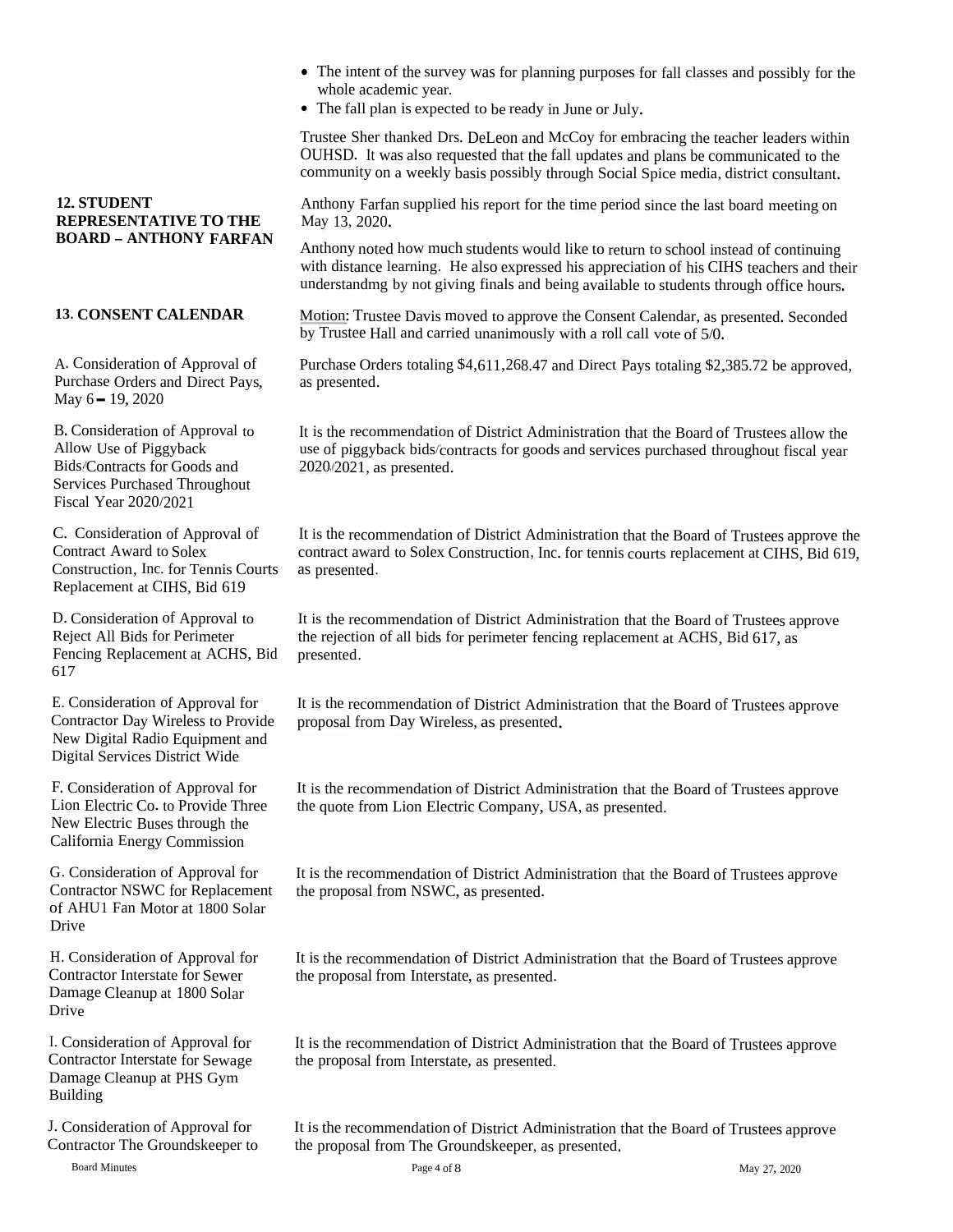Mitigate Weeds on Vacant Lot and Property Boundaries for DSHS Site

K. Consideration of Approval of Contract Award to California Electric Company to Provide Construction Management Services for the Solar Drive Tenant Improvement

L. Consideration of Approval of Contract Award to Ardalan Construction for OHS Small Gym Interior Plaster Repair and Paint

M. Consideration of Approval of Contract Award to Bryan Reeve<br>Inspection for DSA Project Inspector Services for ACHS, CIHS, HHS and RCHS New Relocatable Classroom Installations

Relocatable Classrooms each at Additional Leased Relocatable<br>
Renovation Work, as presented. Classrooms each at ACHS & PHS and <sup>5</sup> at OHS to Stage for Measure <sup>A</sup> Renovation Work

O. Consideration of Approval of It is the rec<br>
Contract Change Order #2 to Contract C<br>
Waisman Construction for Existing Base Soil<br>
Data Relocation and Base Soil presented. Installation for CIHS New Relocatable Classroom Building Installations

Millwork for 20 Lockable Storage Cabinets for FHS

Q.Consideration of Approval of Contract Award to FieldTurf for Regular Stadium Artificial Turf Maintenance and Hygiene for ACHS, CIHS, HHS, OHS, PHS & RMHS

Two Lobby Security Improvements

for Conduit Pathways to the Leased Classrooms at PHS, as presented. Relocatable Classrooms at PHS

T. Consideration of Approval of Contract Change Order #7 to G2K It is the recommendation of District Administration that the Board of Trustees approve <sup>a</sup> Contract Award to California Electric Company to Provide Construction Management Services for the Solar Drive Tenant Improvement, as presented.

It is the recommendation of District Administration that the Board of Trustees approve Contract Award to Ardalan Construction for OHS Small Gym Interior Plaster Repair and Paint, as presented.

ACHS, CIHS, HHS and RCHS New Relocatable Classroom Installations, as presented. It is the recommendation of District Administration that the Board of Trustees approve <sup>a</sup> Contract Award to Bryan Reeve Inspection for DSA Project Inspector Services for

N. Consideration of Approval of It is the recommendation of District Administration that the Board of Trustees approve a Contract Award to DC Architects for Contract Award to DC Architects for Design Services to install 4 Contract Award to DC Architects for Design Services to install 4 Additional Leased Relocatable Classrooms each at ACHS & PHS and <sup>5</sup> at OHS to Stage for Measure <sup>A</sup>

> It is the recommendation of District Administration that the Board of Trustees approve Contract Change Order #2 to Waisman Construction for Existing Data Relocation and Base Soil Installation for CIHS New Relocatable Classroom Building Installations, as

It is the recommendation of District Administration that the Board of Trustees approve <sup>a</sup> Contract Award to Drapery Affair for 51 Solar Shades and Superior Millwork for 20 P. Consideration of Approval of Film is the recommendation of District Adr<br>Contract Award to Drapery Affair For Solar Shades and Superior For Solar Shades and Superior For Superior Cockable Storage for FHS, as presented.

> It is the recommendation of District Administration that the Board of Trustees approve <sup>a</sup> Contract Award to FieldTurf for Regular Stadium Artificial Turf Maintenance and Hygiene for ACHS, CIHS, HHS, OHS, PHS & RMHS, as presented.

R. Consideration of Approval of It is the recommendation of District Administration that the Board of Trustees approve Contract Change Order *#6* to G2K Contract Change Order #6 to G2K Construction for Additional Phase Two Lobby Construction for Additional Phase Security Improvements, as presented.

S. Consideration of Approval of It is the recommendation of District Administration that the Board of Trustees approve a Contract Award to J&H Engineering Contract Award to J&H Engineering for Conduit Pathways to Leased Relocatable

> It is the recommendation of District Administration that the Board of Trustees approve Contract Change Order #7 to G2K Construction for Additional Phase One Lobby Security Improvements, as presented.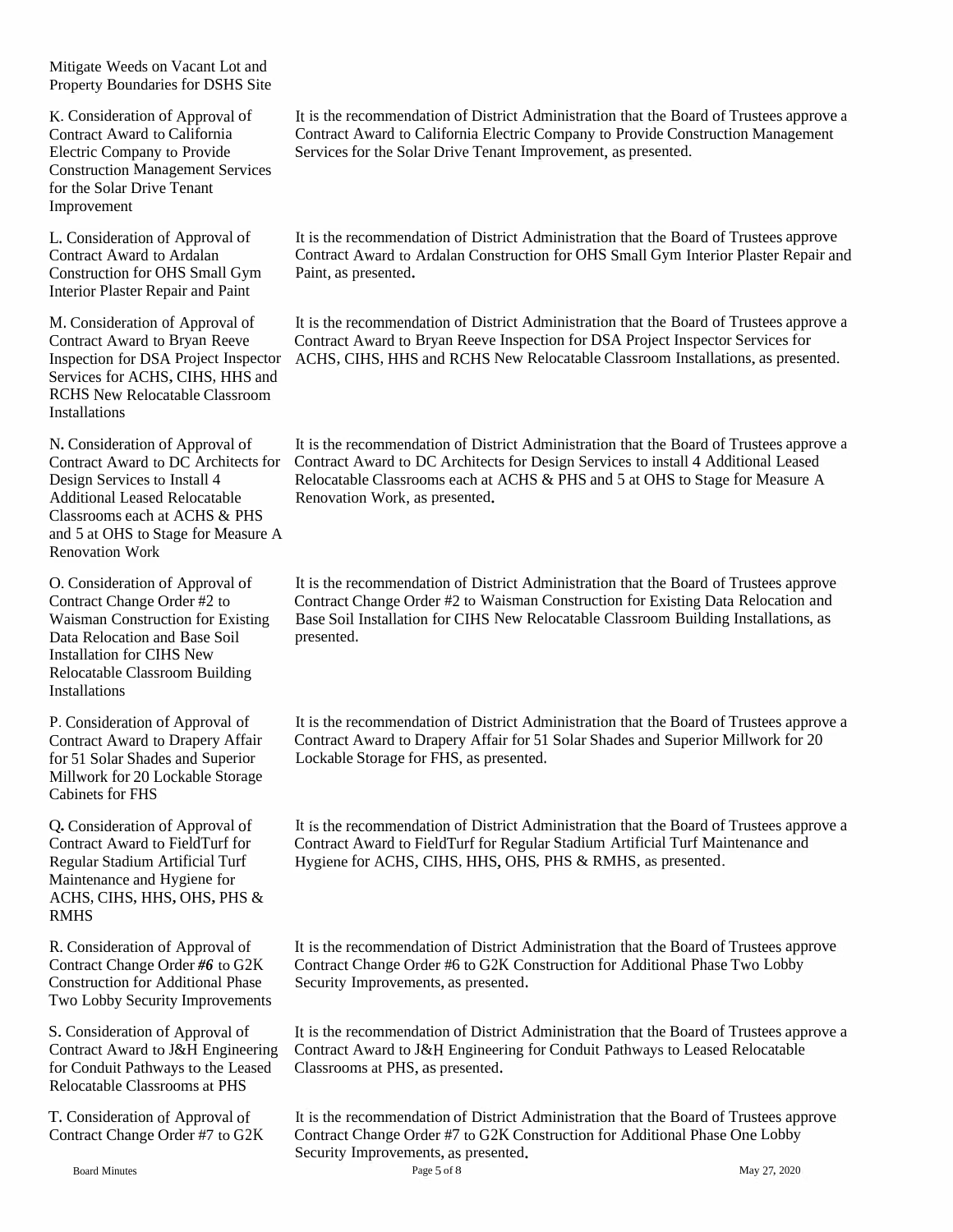Construction for Additional Phase One Lobby Security Improvements

U. Consideration of Approval of Contract Award to Elite Modular toLease Relocatable Classrooms for<br>A CUS (4) OUS (5) & DUS (4) ACHS (4), OHS (5) & PHS (4)

V. ConsiderationContract Award to Smith Electric to Contract Award<br>Replace UVAC Units at ACUS and UVAC to Bank Replace HVAC Units at ACHS and HVAC<br>Green Globe HVAC to Replace to Replace HVAC Units at RMHS, as presented. Greenn Globe HVAC to Replace<br>C Units at RMHS HVAC Units at RMHS

W. ConsiderationContract Award to Wahoo Tile Roof Contract AwardCleaning for Addressing the Main Cleaning for Addressing the Main Building at OHS, as presented.<br>Administration Building at OHS

X. Consideration of Approval of Contract Award to Fedvel Construction for ACHS Gym Construction for ACHS Gym Weight Replacement with Tectum Ceiling Panels, as presented.<br>Room Ceiling Replacement with Room Ceiling Replacement with Tectum Ceiling Panels

Y. Consideration of Approval of a<br>Contract Award to Major Fuant Contract Award to Major Event<br>Turilans for Tampanoru Facilitie Trailers for Temporary Facilities for Measure <sup>A</sup> Construction Projects

Z. Consideration of Approval of Contract Award to Sports Facilities Group to Install Volleyball Sleeves in the ACHS and RMHS<br>Gymnasium Floors Gymnasium Floors

AA. Consideration of Approval of Contract Award to NV5 for Special Inspection and Testing for ACHSand HHS New Relocatable<br>Classroom Installations Classroom Installations

BB. Consideration of Approval of Contract Award to All About Glass for Energy Efficient Replacement Windows ACHS Announcer Booth<br>and Field House Perimeter and and Field House Perimeter and<br>Weight Boom Minners Weight Room Mirrors

CC. Consideration of Approval of Contract Award to Tabbara Corporation to Conduct Hazardous Materials Survey at CIHS and HHSand Change Order #1 for ACHS

DD. Consideration of Approval of Contract Award to Sea-Clear Pools for Replacement Pool Heaters Injection Pumps at ACHS, HHS, OHS, RMHS & Pool Chemical<br>Control Unit at RMHS Control Unit at RMHS

It is the recommendation of District Administration that the Board of Trustees approve a<br>Contract Arrest to Flite Madular to Lasse Balasatekle Classes and for ACUS (4), OUS Contract Award to Elite Modular to Lease Relocatable Classrooms for ACHS (4), OHS<br>(5) & PHS (4), as presented  $(5)$  & PHS  $(4)$ , as presented.

n of Approval of It is the recommendation of District Administration that the Board of Trustees approve a<br>Lee Smith Flectric to Contract Award to Smith Flectric to Bankas UVAC Units at ACUS and Crean Clabs d to Smith Electric to Replace HVAC Units at ACHS and Green Globe<br>ace HVAC Units at RMHS, as presented

n of Approval of It is the recommendation of District Administration that the Board of Trustees approve a<br>to Wahaa Tila Boaf Contract Award to Wahaa Tila Boaf Classing for Addressing the M. in Administration d to Wahoo Tile Roof Cleaning for Addressing the Main Administration<br><sup>IS</sup> as aresented

> It is the recommendation of District Administration that the Board of Trustees approve a<br>Contract Award to Fedval Construction for ACUS Cum Weight Boarn Ceiling Contract Award to Fedvel Construction for ACHS Gym Weight Room Ceiling

> It is the recommendation of District Administration that the Board of Trustees approve a<br>Contract Arrest to Maior Freet Trailer for Trustees Bailities for Massey A Contract Award to Major Event Trailers for Temporary Facilities for Measure <sup>A</sup>Construction Projects, as presented.

> It is the recommendation of District Administration that the Board of Trustees approve a<br>Contract Arrest to Sports Facilities Crown to Install Vallerhall Slagges in the ACUS are Contract Award to Sports Facilities Group to Install Volleyball Sleeves in the ACHS and RMHS Gymnasium Floors, as presented.

> It is the recommendation of District Administration that the Board of Trustees approve a<br>Contract Arrest is NU5 for Special Lease in the Linear for AGUS at HUS News Contract Award to NV5 for Special Inspection and Testing for ACHS and HHS NewRelocatable Classroom Installations, as presented.

> It is the recommendation of District Administration that the Board of Trustees approve a<br>Contract Arrest (e.g. 1) About Class for Fragges Efficient Barliacenset Windows ACUS Contract Award to All About Glass for Energy Efficient Replacement Windows ACHSAnnouncer Booth and Field House Perimeter and Weight Room Mirrors, as presented.

> It is the recommendation of District Administration that the Board of Trustees approve a<br>Contract Award to Takhara Gausentine to Gaudret Happelaus Materials Survey of CIU Contract Award to Tabbara Corporation to Conduct Hazardous Materials Survey at CIHSand HHS and Change Order #1 for ACHS, as presented.

> It is the recommendation of District Administration that the Board of Trustees approve a<br>Contract Arrest to See Class Boale for Bankagement Boal Hasters Injection Dunna et Contract Award to Sea-Clear Pools for Replacement Pool Heaters Injection Pumps at ACHS, HHS, OHS, RMHS & Pool Chemical Control Unit at RMHS, as presented.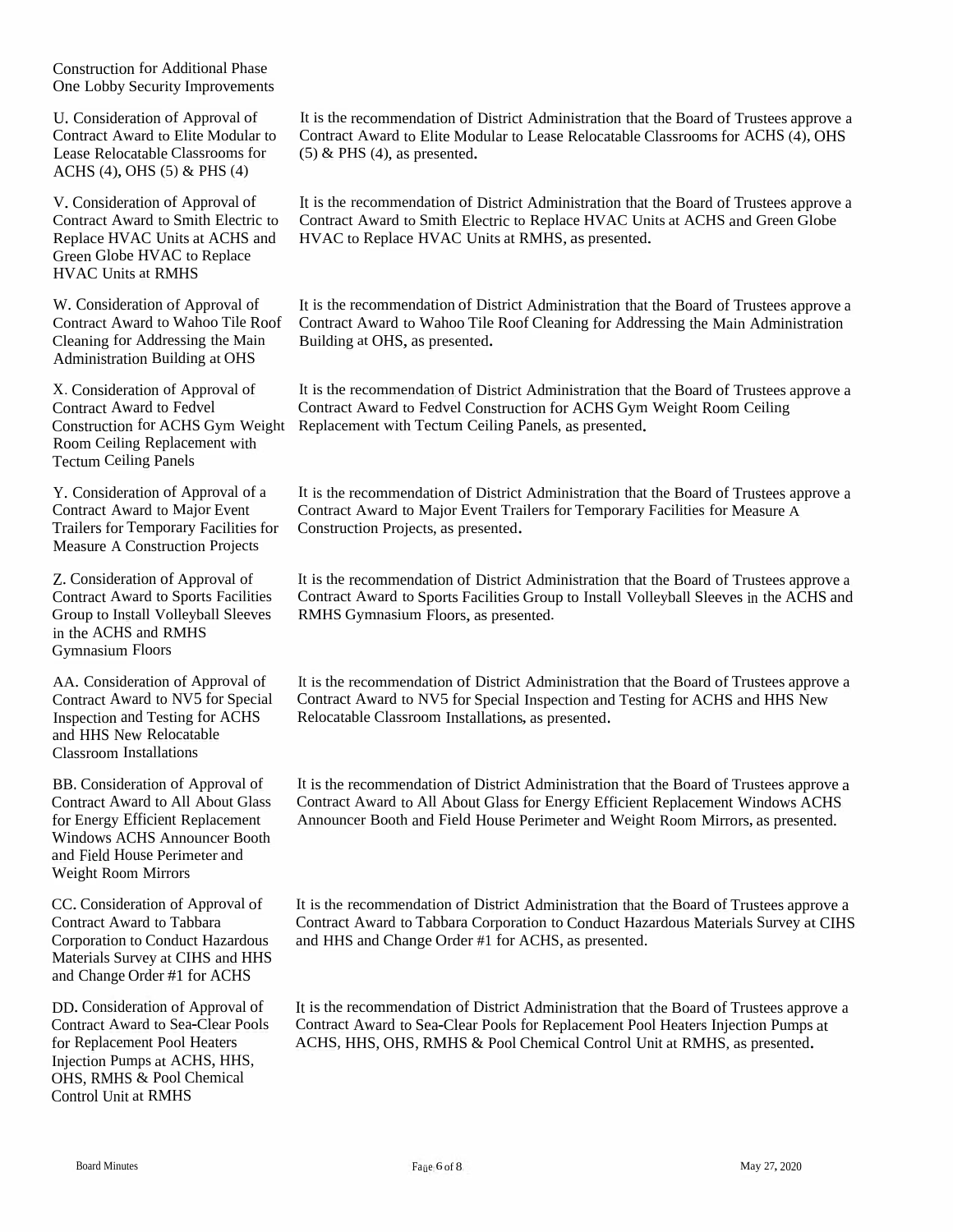EE.Consideration of Approval of Contract Award to Sports Facilities Group to Replace CIHS Junior Varsity Football Locker-room **Lockers** 

FF. Consideration of Approval of Contract Award to Pacificom for Paging System Interface and Software for ACHS and CIHS

GG. Consideration of Approval of It is the re<br>
Contract Award to Clean Cut Contract A<br>
Painting for RMHS Machine and presented. Wood Shops

HH. Consideration of Approval of Contract Award to Allen Electric to Existing Building HVAC Units at PHS

II. Consideration of Approval of It is the recommendation of Districters personnel Items, as presented.

### **14. ACTION ITEMS**

### **BOARD POLICIES**

A. Consideration of Adoption of New Board Policy 6142.3: Civic Education & Engagement [First Reading]

*Not Approved*

### **15. BOARD REPORT AND COMMUNICATIONS**

Superintendent Search Status Report

B. Trustee Davis

C. Trustee Herrera

D. Trustee Edmonds

E. Trustee Hall

### **16. ITEMS FOR FUTURE CONSIDERATION**

# **PUBLIC: REPORT ON CLOSED** 7:52 p.m. **SESSION ACTION**

It is the recommendation of District Administration that the Board of Trustees approve <sup>a</sup> Contract Award to Sports Facilities Group to Replace Channel Islands HS Junior Varsity Football Locker-room Lockers, as presented.

It is the recommendation of District Administration that the Board of Trustees approve <sup>a</sup> Contract Award to Pacificom for Paging System Interface and Software for ACHS and CIHS, as presented.

It is the recommendation of District Administration that the Board of Trustees approve <sup>a</sup> Contract Award to Clean Cut Painting for RMHS Machine and Wood Shops, as

Upgrade the Electrical Service to the HVAC Units at Pacifica HS, as presented. It is the recommendation of District Administration that the Board of Trustees approve <sup>a</sup> Contract Award to Allen Electric to Upgrade Electrical Service to Existing Building

It is the recommendation of District Administration that the Board of Trustees approve

Motion: Trustee Sher moved to adopt new Board Policy 6142.3:*Civic Education* <£ *Engagement* [First Reading]. There being no second to the motion no action was taken.

Trustee Concerns:

- The loss of ADA reimbursement for student absences.
- There will be an unrestricted fund loss with student absences.
- There is no liability to the district with students absences regarding this policy.
- This policy has not ye<sup>t</sup> been presented to the District Curriculum Committee but could be placed on the agenda for the May 28, 2020 meeting to be sunshined.

Trustees reviewed the Rating Sheet for Community/Stakeholder Interview Panel Participants and the interview pane<sup>l</sup> for the first interview.

- A. President Sher Sat in on the Distance Learning meeting with Jay Sorenson, Aaron Ferguson, district teachers, 173, and Dr. McCoy regarding distance learning.
	- Shared the Jeff Maulhardt, *<sup>A</sup> History of Oxnard*, book with everyone and read  $\bullet$ aloud <sup>a</sup> passage in the book that recognizes the Del Sol property the district recently purchased.
	- No repor<sup>t</sup>  $\bullet$
	- $\bullet$ No repor<sup>t</sup>
	- No repor<sup>t</sup>  $\bullet$
	- Trustees reviewed the Items for Future Consideration.  $\bullet$

**RECONVENE IN** President Sher announced the Board of Trustees would return to Closed Session at

The Board of Trustees returned to Open Session at 8:48 p.m. President Sher announced that no action was taken in Closed Session.